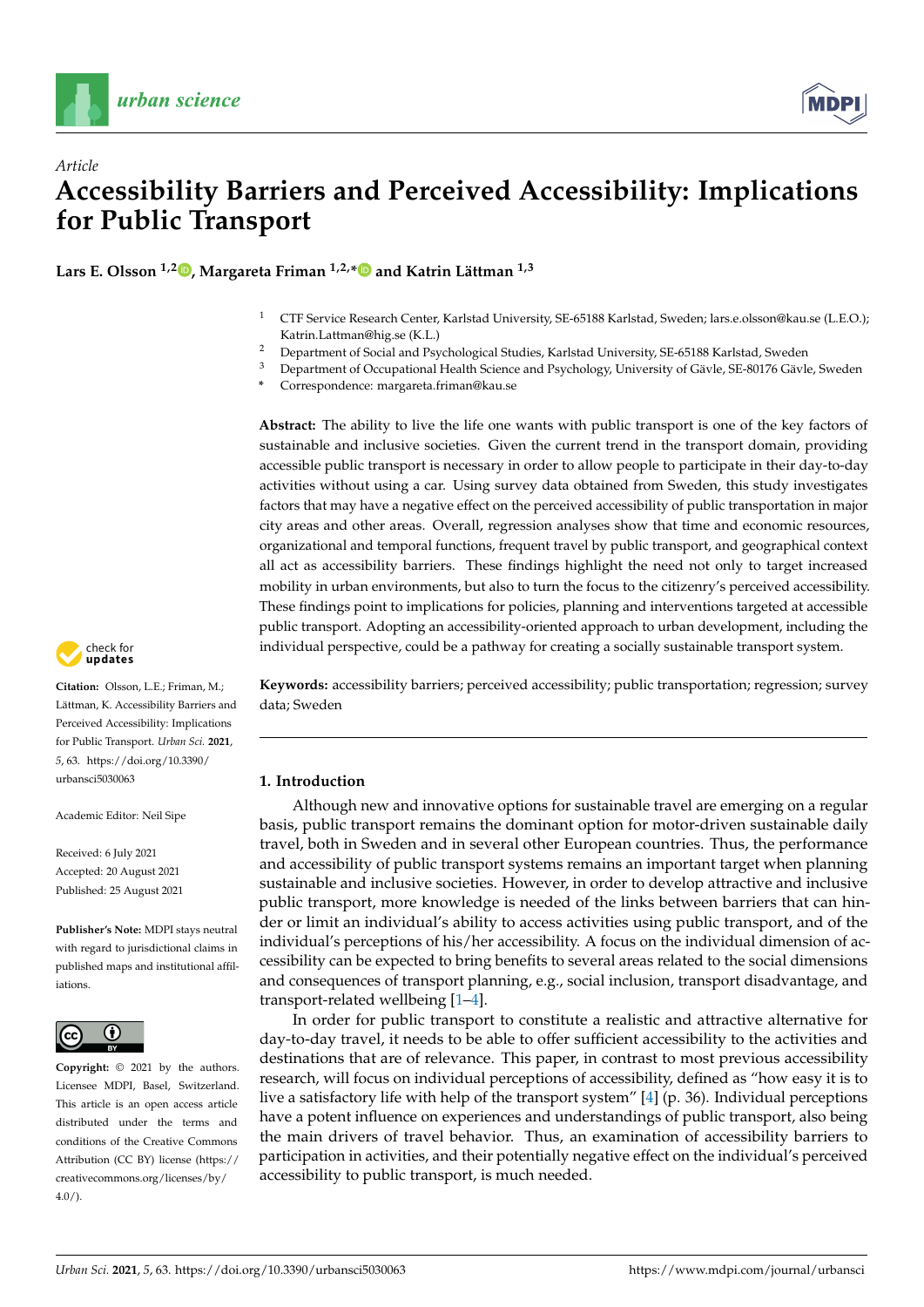Public transport plays a major role in giving people access to activities, regardless of gender, age, or other socio-economic background. Equal opportunities for accessibility and mobility can be seen as a fundamental right for everyone, and something that should be an offer regardless of where people live [\[5\]](#page-12-2). However, as pointed out by Tiznado-Aitken et al. [\[6\]](#page-12-3), it is important to focus not only on opportunities for daily travel, but also on the potential barriers that may impact individual opportunities for travel, subsequently also affecting accessibility. From a psychological perspective, we argue that the social aspect of accessibility is best captured via the individual's perceptions of his/her accessibility, depending on how he/she travels, which is in contrast to calculated accessibility. It is, therefore, relevant to investigate how accessibility barriers to physical mobility are associated with the perceived accessibility of public transport. By focusing on the individual's experience of accessibility, this study will contribute to the ongoing discussion on how to think about socially sustainable transport planning.

The paper is structured as follows: Section [2](#page-1-0) focuses on previous research and accessibility barriers, as well as on the research objectives. In Section [3,](#page-3-0) the material and methods used are presented, while Section [4](#page-5-0) describes the findings from two multiple regression models. In Section [5,](#page-8-0) the results are discussed in relation to implications for transport planning and policy and future research on perceived accessibility.

### <span id="page-1-0"></span>**2. Previous Research**

For a long time, accessibility has been a key concept of both public transport planning and evaluations of the performance of public transport systems [\[7\]](#page-12-4). It can be defined as access to public transport systems, or as access to destinations reached by public transport systems, or both. We use the latter definition. In the current shift toward sustainable and inclusive societies, providing an accessible public transport system has become an essential goal in offering individuals opportunities to participate in their day-to-day activities without having to rely on private cars. In evaluating the performance of public transport on the basis of the individual's perspective, perceived accessibility plays a key role. Unlike conventional conceptualizations and understandings of accessibility, perceived accessibility is about the individual's experience and evaluation of his/her accessibility, as originally described by Geurs and van Eck [\[8\]](#page-12-5). Perceived accessibility is thus not only influenced by the environmental conditions and the transport system per se, it is also based on the individual prerequisites and preferences shaping the overall experience of accessibility [\[9,](#page-12-6)[10\]](#page-12-7). As a concept, perceived accessibility was first recognized in the 1970s [\[11\]](#page-12-8); however, it was only recently that studies of perceived accessibility started gaining ground in the field of public transportation, as a complementary dimension to conventional understandings of accessibility and as a means of planning for a socially sustainable transport system [\[7,](#page-12-4)[12](#page-12-9)[,13\]](#page-12-10).

In the following section, we discuss accessibility barriers, focusing on those included in this study. Existing accessibility research suggests a number of barriers that can limit people's mobility [\[14](#page-12-11)[–17\]](#page-13-0); however, our knowledge remains limited of how these potential barriers are related to perceived accessibility.

#### *2.1. Accessibility Barriers*

Reducing or eliminating accessibility barriers will improve accessibility to the activities and destinations that are of relevance. In order to plan a socially inclusive society, it is also of relevance to know how previously identified accessibility barriers relate to perceived accessibility. This section focuses on well-established accessibility barriers, e.g., time and economic resources, organizational and temporal functions, insecurity and unsafety, and geographical accessibility barriers.

People's time and economic resources are well-known accessibility barriers. Time resources can be described as travel time budgets that include the time people have available for travel. A travel budget can be extensive or more restricted, depending on scheduling constraints. Common scheduling constraints include work and household and child-care duties [\[18](#page-13-1)[,19\]](#page-13-2). Traveling by public transport also includes travel time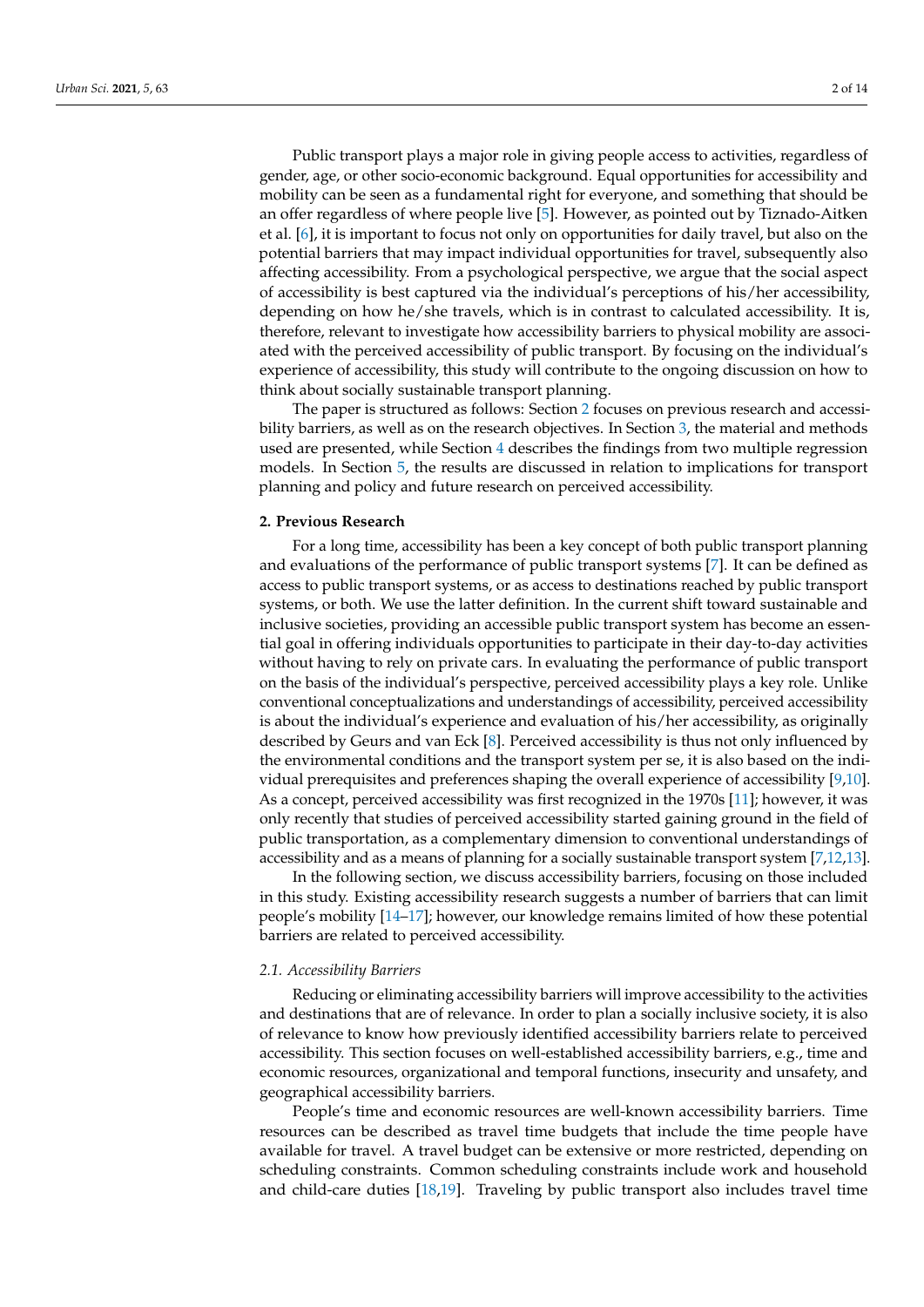uncertainties related to transfers and unreliable services [\[20\]](#page-13-3). Economic resources include the monetary costs of travel [\[14](#page-12-11)[,16\]](#page-12-12), and often depend on income, household size, and housing. Previous research indicates that satisfaction with travel time and trip coordination are positively associated with perceived accessibility to public transport [\[4\]](#page-12-1); however, to our knowledge, no study conducted thus far has explored the links between perceived accessibility and barriers related to socioeconomic status (e.g., access to a car, household status), or time management barriers (e.g., difficulties engaging in spontaneous travel).

In this study, accessibility barriers relating to the organizational and temporal functions of public transport are categorized as the functionality of public transport. A few studies conducted thus far have investigated the association between the functionality of public transport and perceived accessibility. One study, conducted by Tiznado-Aitken [\[6\]](#page-12-3), shows that limited access to metro services, inadequate bus services and walking environments, and access to public transport stops all negatively affect perceived accessibility. These scholars also found that traffic disruptions, in terms of operational failures, were negatively related to perceived accessibility. In Sweden, Lättman et al. [\[4\]](#page-12-1) found that improvements in the functionality of public transport services (e.g., announcements onboard vehicles, improved boarding and exiting, and the visible information provided at bus stops) increased the perceived accessibility of bus travelers. Similarly, across five northern European cities, Friman et al. [\[21\]](#page-13-4) observed that level of satisfaction with information, comfort and functionality were all positively related to perceived accessibility. These findings indicate that the characteristics of the travel environment, in terms of the organizational and temporal functions of public transport systems, are related to the individual's perceived accessibility.

Another accessibility barrier is experiencing insecurity and unsafety, which negatively relates to the fear of being exposed to crime or verbal abuse [\[22\]](#page-13-5). In addition, the risk of collision and injury and/or the transmission of infections can be an accessibility barrier that prevents or limits people's mobility. Thus, accessibility is not just about having the opportunity to live the life you want with the help of public transport, it is also about feeling safe enough to travel. Although previous studies have found that safety is generally positively related to perceived accessibility  $[4,21]$  $[4,21]$ , this study, as far as we know, is the first to examine whether or not experiencing violence is negatively related to perceived accessibility.

Finally, there are geographical accessibility barriers which entail that where a person lives can prevent him or her from accessing transport services, e.g., rural areas or peripheral urban estates [\[14\]](#page-12-11). Delbosc and Currie [\[2\]](#page-12-13) conclude that dispersed locations may limit a person's ability to carry out activities in his/her immediate area. The spatial planning carried out within a municipality or region, the lack of public transportation infrastructure, and the prioritization of cars through infrastructure all negatively contribute to geographical accessibility barriers. Furthermore, public transportation is frequently not the primary concern in the planning of new residential areas, often resulting in bus stops being situated farther away from people's homes. A study conducted in Malmö, Sweden [\[9\]](#page-12-6), found that when the respondents were (hypothetically) limited to active travel and public transport, their perceptions of accessibility—which were similar across the geographical areas when the respondents still had the option of traveling by car—differed significantly from residential area to residential area and that, surprisingly, the city center was not considered the area with the highest level of perceived accessibility. The weather in different geographical areas can also be an accessibility barrier since most people do not like waiting at bus stops during winter, when it can be very cold. In order to plan a socially inclusive society, it is also of relevance to know how accessibility barriers relate to perceived accessibility.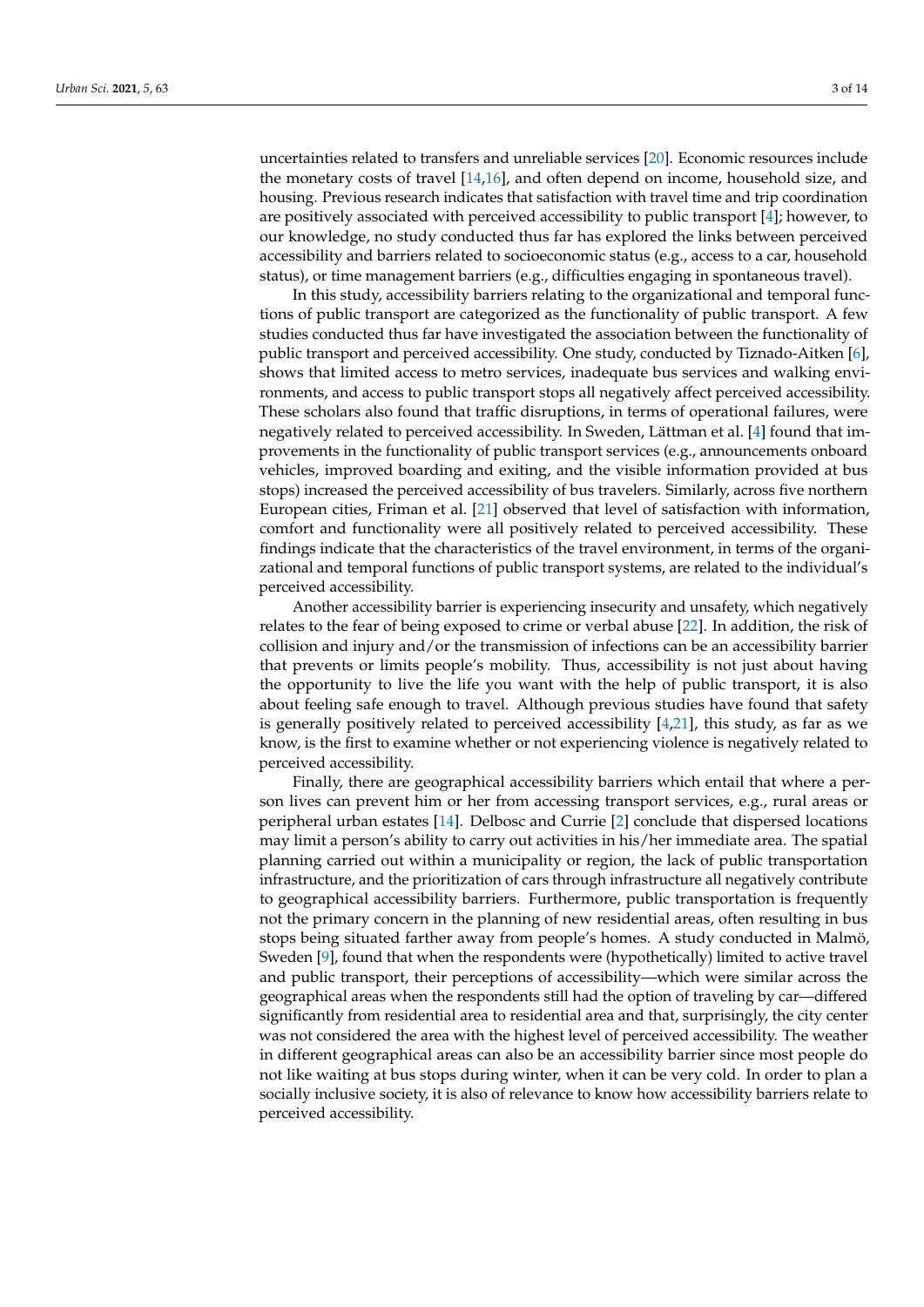#### *2.2. Summary and Research Objectives*

The perceived accessibility perspective applied to this study constitutes an individually based approach to urban science, where there has been an absence of such knowledge. Accessibility, traditionally, is about the individual's ability to travel to work, healthcare institutions, school, stores, and other services. The emphasis on mobility ignores the social aspect of accessibility, which is partly about the individual's perceived accessibility, i.e., his/her perceived possibility of living a satisfying life with help of the transport system. The level of perceived accessibility may very well be high despite limited (objective or calculated) opportunities for travel, and it may also be low despite the existence of a high level of accessibility to various mobility options [\[9\]](#page-12-6). The link between accessibility barriers, limiting the possibility to be mobile, and the individual's perceived accessibility needs to be further understood. Thus, we consider it important to investigate these associations as a means of providing the relevant input into the debate about how to build a socially sustainable and inclusive transport system which has public transport as an important ingredient. In our study, we thus depart from previous research by highlighting a number of accessibility barriers preventing participation in activities. Our first research objective is to establish a link between accessibility barriers and perceived accessibility; our second is to analyze which accessibility barriers are more serious than others, and our third is to analyze accessibility barriers on the basis of place of residence by means of separating outcomes from major city areas from other areas.

#### <span id="page-3-0"></span>**3. Materials and Methods**

### *3.1. Study Setting, Participants, and Procedure*

The data were collected during late 2019 by Transport Analysis, a Swedish government agency responsible for developing transport policy by reviewing, analyzing, following up, and evaluating both proposed and implemented measures as instructed by the government. The data were collected using a survey which was administered via the Internet to Swedish residents aged 18–79. In order to reach a representative sample of the Swedish population in respect to geographical region and age, a controlled quota sampling procedure was used. This quota was set at 500 participants per region (dividing Sweden into three regions) and was also stratified by age group. The survey was sent out to randomly selected, age-based groups in each region, and it was terminated when the quota for each age group had been filled. The total number of respondents was 1503. One hundred and twenty-seven surveys were later discarded from the analyses due to data being missing from the dependent variable, resulting in a final sample of 1376 participants (with minor variation in N across variables). All the sample descriptive data collected are specified in Table [1,](#page-5-1) alongside the number of participants included in each variable.

#### *3.2. Instruments*

Sociodemographic. In the first section of the survey questionnaire, the participants were asked about sociodemographic factors, including age, gender, and frequency of public transport use. The frequency of public transport use (bus, train, subway, and tram) was reported and measured on a 5-point Likert scale (ranging from 1 = never to 5 = daily).

Perceived accessibility was measured using the Perceived Accessibility Scale (PAC), which was developed for assessing levels of perceived accessibility with different modes of travel, e.g., public transport [\[4\]](#page-12-1). The scale consists of 4 questions which are each evaluated on a scale from 1 (I do not agree) to 7 (I completely agree), and then indexed into an overall score of perceived accessibility per participant. The 4 questions are: "It is easy to do daily activities with public transport", "If public transport was my only mode of travel I would be able to continue living the way I want", "It is possible to do all the activities I prefer with public transport", and "Access to my preferred activities is satisfying with public transport".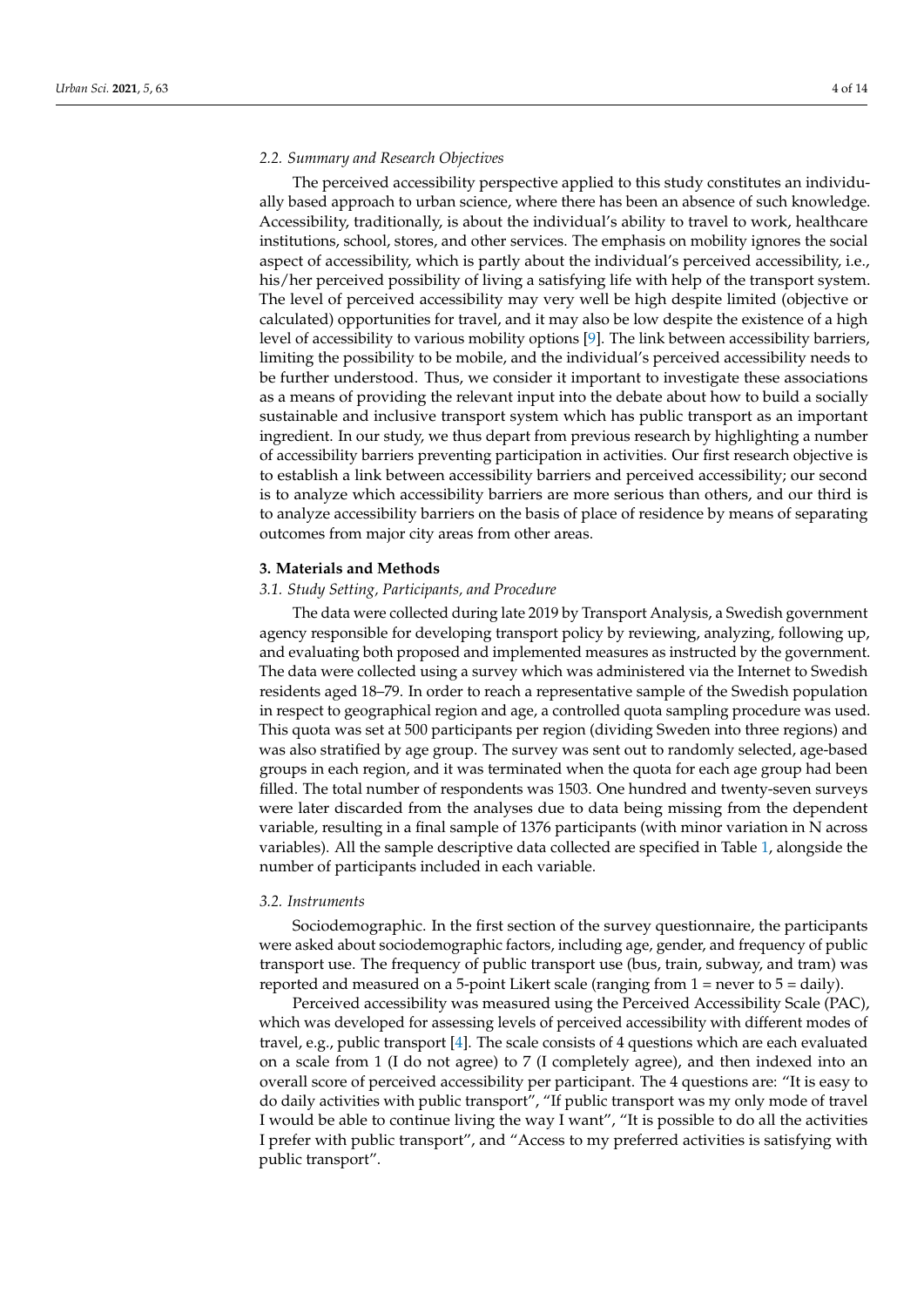Accessibility barriers. The last section included a number of questions regarding different accessibility barriers divided up into time and economic barriers, insecurity and unsafety barriers, organizational and temporal barriers, and geographical barriers.

Time and economic barriers included questions about family size (number of members of the household), car ownership (yes/no), driver's license (yes/no), employment status (employed, retired, unemployed, student, off duty, on sick leave, or other), and university studies (yes/no). Employment status was added to the analysis as a dummy variable for each category, while "employed" was used as a reference category.

Insecurity and unsafety barriers included two questions related to safety, one about experiencing violence while traveling (yes/no) and one measuring disruption, phrased as: "It's easy to know what to do when there are service disruptions", with the option of answering yes, no, or sometimes.

Organizational and temporal barriers included eleven questions related to spatial orientation and time resources. One question was about whether or not participants had refrained from travel due to difficulties planning trips or carrying them out (yes/no). Nine questions aimed at capturing perceptions of the ease or difficulty associated with planning and performing a trip by public transport, e.g., "It's easy to understand maps and timetables" or "It's difficult to bring things along when traveling", with the options of answering yes, no, or sometimes (see Table [1\)](#page-5-1). In order to include these questions as variables in our analysis, dummy variables were created for each of the different attributes, with the category "no" being used as a reference category (and thus excluded from the analyses). The last question was aimed at capturing the time resources/use related to public transport travel ("It's easy to make spontaneous trips and to change travel plans"). As with the above questions, this was answered using the options yes, no, and sometimes, and included as dummies in the analysis.

Geographical barriers were operationalized in the form of residential area. The participants resided in 9 pre-specified geographical areas which were divided up into "major city areas" and "other areas" prior to analysis due to the population density and opportunities for using public transport differing between Sweden's three major city areas and the rest of the country.

|                                  | Variable                                                                                                                                            | Range                                                                          | <b>Major City</b><br>Sample<br>$N = 453$                                                                                                                                                                         | <b>Other Areas</b><br>Sample<br>$N = 923$                      |
|----------------------------------|-----------------------------------------------------------------------------------------------------------------------------------------------------|--------------------------------------------------------------------------------|------------------------------------------------------------------------------------------------------------------------------------------------------------------------------------------------------------------|----------------------------------------------------------------|
|                                  | Age                                                                                                                                                 | $18 - 79$                                                                      | Mean (sd)<br>46.01 (17.08)<br>$N$ (%)<br>203(44.8)<br>250(55.2)<br>173 (38.2)<br>66 (14.6)<br>102(22.5)<br>86 (19)<br>26(5.7)<br>Mean (sd)<br>4.05(1.83)<br>4.54(2.12)<br>4.02(2.15)<br>3.72(2.06)<br>3.89(1.98) | Mean (sd)<br>47.62 (16.72)                                     |
|                                  | Gender                                                                                                                                              | Female<br>Male                                                                 |                                                                                                                                                                                                                  | $N$ $\left(\% \right)$<br>493 (53.4)<br>430 (46.6)             |
| Sociodemographic                 | Public transport travel frequency                                                                                                                   | Daily<br>Several times a week<br>Several times a month<br>More seldom<br>Never |                                                                                                                                                                                                                  | 89 (9.7)<br>88 (9.5)<br>142 (15.4)<br>444 (48.1)<br>159 (17.2) |
|                                  | PAC Index (mean PAC 1-4)                                                                                                                            | $1 - 7$                                                                        |                                                                                                                                                                                                                  | Mean (sd)<br>2.85(1.75)                                        |
|                                  | PAC 1: It's easy to do daily activities with<br>public transport                                                                                    |                                                                                |                                                                                                                                                                                                                  | 3.16(2.03)                                                     |
| Perceived accessibility<br>(PAC) | PAC 2: If PT was my only mode of travel, I'd be able to<br>continue living the way I want<br>PAC 3: It's possible to do all the activities I prefer | $1 - 7$                                                                        |                                                                                                                                                                                                                  | 2.90(2.01)                                                     |
|                                  | with PT<br>PAC 4: Access to my preferred activities is satisfying<br>with PT                                                                        |                                                                                |                                                                                                                                                                                                                  | 2.61(1.89)<br>2.70(1.84)                                       |

**Table 1.** Sample descriptives and number of participants for all variables included.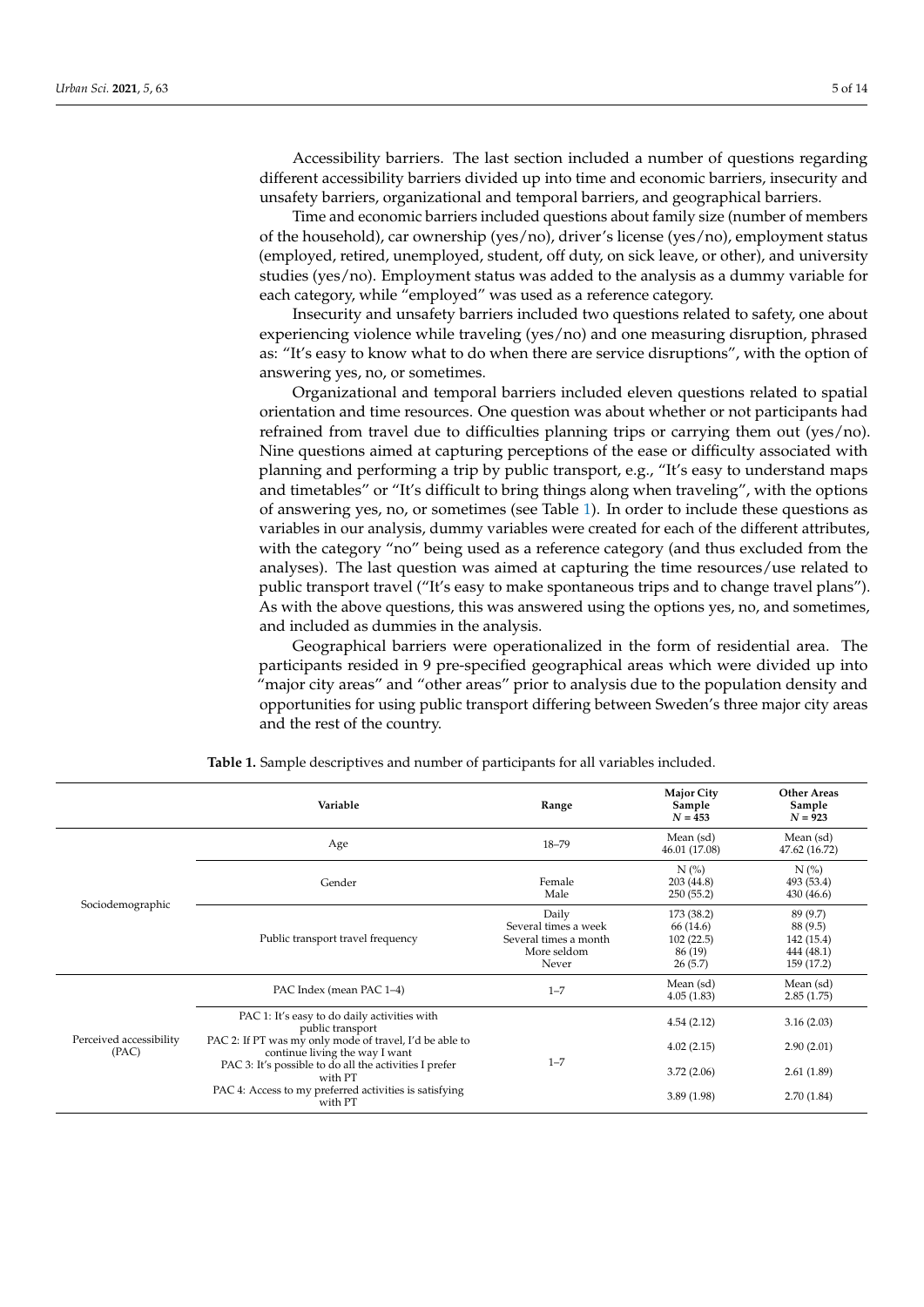<span id="page-5-1"></span>

|                                         | Variable                                                                                                | Range                                         | <b>Major City</b><br>Sample<br>$N = 453$                                                | <b>Other Areas</b><br>Sample<br>$N = 923$                                                   |
|-----------------------------------------|---------------------------------------------------------------------------------------------------------|-----------------------------------------------|-----------------------------------------------------------------------------------------|---------------------------------------------------------------------------------------------|
|                                         |                                                                                                         |                                               | Mean (sd)<br>2.16(0.85)                                                                 | Mean (sd)<br>2.13(0.82)                                                                     |
|                                         | Number of members in household (family size)                                                            | 1<br>$\overline{2}$<br>$3 - 4$<br>More than 4 | $N$ (%)<br>112 (24.7)<br>176 (38.9)<br>145 (32)<br>19(4.2)                              | $N$ (%)<br>217(23.5)<br>409 (44.3)<br>253 (27.4)<br>43(4.7)                                 |
|                                         | (Household) car ownership                                                                               | Yes<br>No                                     | 318 (70.2)<br>135(29.8)                                                                 | 822 (89.1)<br>100(10.8)                                                                     |
| Time and economic<br>barriers           | University degree                                                                                       | Yes<br>No                                     | 268 (59.2)<br>184 (40.6)                                                                | 444 (48.1)<br>479 (51.9)                                                                    |
|                                         | Driver's license                                                                                        | Yes<br>No                                     | 393 (86.8)<br>60 (13.2)                                                                 | 874 (94.7)<br>49(5.3)                                                                       |
|                                         | Employment status<br>Employed<br>Retired<br>Unemployed<br>Student<br>Off duty<br>On sick leave<br>Other |                                               | $N$ (%)<br>302(64.1)<br>93 (19.7)<br>5(1.1)<br>48 (10.2)<br>5(1.1)<br>10(2.1)<br>7(1.5) | $N$ (%)<br>663 (64.2)<br>228 (22.1)<br>10(1.0)<br>78 (7.6)<br>12(1.2)<br>18(1.7)<br>23(2.2) |
| Insecurity and unsafety                 | It's easy to know what to do when there are service<br>disruptions                                      | Yes<br>Sometimes<br>No                        | 42 (9.3)<br>194 (42.8)<br>180 (39.7%)                                                   | 69(7.5)<br>322 (34.9)<br>376 (40.7%)                                                        |
| barriers                                | Experiencing violence while traveling on public<br>transport                                            | Yes<br>No                                     | 119 (26.3%)<br>326 (72%)                                                                | 129(14%)<br>773 (83.7%)                                                                     |
|                                         | Refrained from/avoided travel (on PT)                                                                   | Yes<br>No                                     | 187 (41.3%)<br>258 (57%)                                                                | 549 (59.5%)<br>356 (38.6%)                                                                  |
|                                         | It's difficult to bring things along when traveling                                                     | Yes<br>Sometimes<br>No                        | 64 (14.1%)<br>250 (55.2%)<br>124 (27.4%)                                                | $127(13.8\%)$<br>482 (52.2%)<br>243 (26.3%)                                                 |
|                                         | It's easy to find your way at stations and terminals                                                    | Yes<br>Sometimes<br>No                        | 206 (45.5%)<br>214 (47.2%)<br>$24(5.3\%)$                                               | 330 (35.5%)<br>443 (48%)<br>94 (10.2%)                                                      |
|                                         | It's difficult to get to PT stops and platforms                                                         | Yes<br>Sometimes<br>No                        | $32(7.1\%)$<br>147 (32.5%)<br>263 (58.1%)                                               | $96(10.4\%)$<br>311 (33.7%)<br>451 (48.9%)                                                  |
|                                         | It's easy to understand maps and timetables                                                             | Yes<br>Sometimes<br>No                        | 284 (62.7%)<br>132 (29.1%)<br>27(6%)                                                    | 396 (42.9%)<br>400 (43.3%)<br>89 (9.6%)                                                     |
| Organizational and<br>temporal barriers | It's difficult to read signs or hear announcements                                                      | Yes<br>Sometimes<br>No                        | $35(7.7\%)$<br>201 (44.4%)<br>206 (45.5%)                                               | 98 (10.6%)<br>376 (40.7%)<br>370 (40.1%)                                                    |
|                                         | It's easy to get around at stops and on platforms                                                       | Yes<br>Sometimes<br>No                        | 254 (56.1%)<br>169 (37.3%)<br>18(4%)                                                    | 488 (52.9%)<br>294 (31.9%)<br>74 (8%)                                                       |
|                                         | It's easy to plan trips I haven't made before                                                           | Yes<br>Sometimes<br>No                        | 216 (47.7%)<br>186 (41.1%)<br>$29(6.4\%)$                                               | 235 (25.5%)<br>445 (48.2%)<br>$139(15.1\%)$                                                 |
|                                         | Traveling is easy, even during rush hours                                                               | Yes<br>Sometimes<br>No                        | 59 (13%)<br>242 (53.4%)<br>127 (28%)                                                    | 134 (14.5%)<br>384 (41.6%)<br>242 (26.2%)                                                   |
|                                         | Easy to make spontaneous trips or to change plans                                                       | Yes<br>Sometimes<br>No                        | 127 (27%)<br>224 (47.6%)<br>79 (16.8%)                                                  | $112(10.9\%)$<br>338 (32.8%)<br>415 (40.2%)                                                 |
|                                         | Traveling is easy, even during the winter                                                               | Yes<br>Sometimes<br>No                        | 141 (29.9%)<br>263 (55.8%)<br>$46(9.8\%)$                                               | 236 (22.9%)<br>493 (47.8%)<br>165(16%)                                                      |

#### **Table 1.** *Cont.*

## <span id="page-5-0"></span>**4. Results**

# *Statistical Analyses*

The data were analyzed by geographical area (major city areas vs other areas). The use of linear multiple regression analyses is justified by the aim of establishing a link between accessibility barriers and perceived accessibility, as well as by the aim of exploring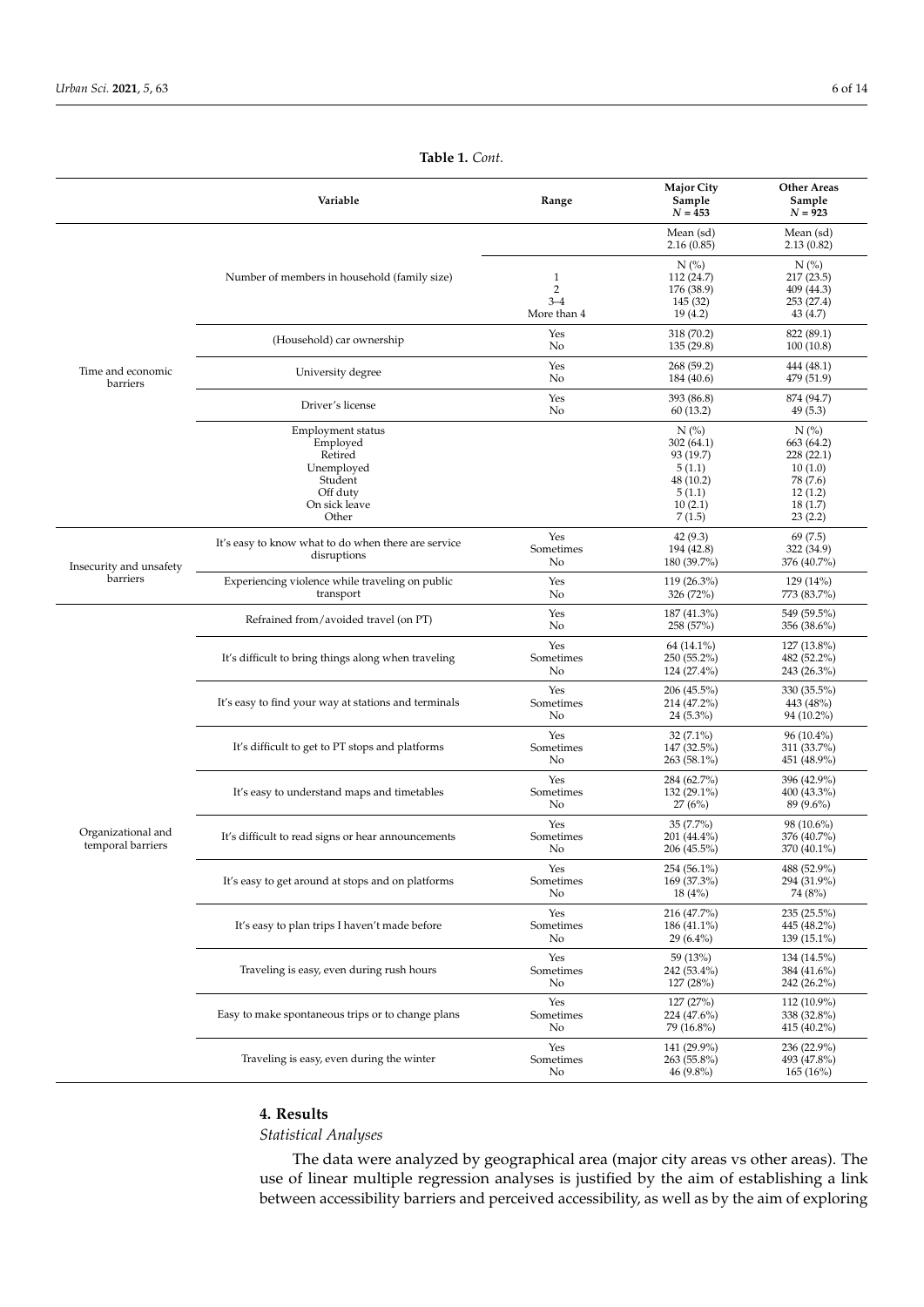which types of accessibility barriers are more important than others. By conducting separate analyses for major city areas and other areas, it was also possible to compare and draw conclusions regarding possible geographically related or conditioned barriers. Splitting the sample into two geographical areas was also justified by the difference in the reported level of perceived accessibility, whereby those living in major city areas reported a substantially higher perceived level of accessibility than those living in other areas  $(M = 4.05$  vs.  $M = 2.85$ ).

Two linear multiple regressions (enter method) were used to analyze how perceived accessibility to public transport is affected by different accessibility barriers in major city areas versus other areas. An index of perceived accessibility was used as a dependent variable. Before conducting the regressions, Cronbach's alpha analyses were performed by area for the perceived accessibility index, resulting in satisfactory reliability in both indexes (major city areas  $\alpha$  = 0.905, N = 453; and other areas  $\alpha$  = 0.919, N = 923), with no improvement in item deletion. Some of the included independent variables had missing data; however, as the percentage of missing observations was low, pairwise deletion was selected in order to maintain as much information as possible and to run the analysis on all the cases available [\[23\]](#page-13-6).

The significant estimates of the relationships between each of the included barriers and the perceived accessibility are presented in Table [2](#page-7-0) (major city areas) and Table [3](#page-7-1) (other areas), with the remaining non-significant variables in the [A](#page-10-0)ppendix A (Tables [A1](#page-11-0) and [A2\)](#page-12-14). Below, we present the findings for the major city areas and the other areas.

Major City Areas. All the included variables were simultaneously added to the model. As shown in Table [2,](#page-7-0) the model came out as significant, with 60% explained variance. Of the sociodemographic variables, being female was significantly positively related to perceived accessibility, indicating that women  $(M = 4.19)$  generally experience a higher level of perceived accessibility than men  $(M = 3.87)$ . The public transport frequency was significantly negatively related to perceived accessibility to public transport, which means that more frequent travel by public transport is associated with lower levels of perceived accessibility in major city areas. Of the time and economic barriers, two came out significant in the model. Being retired was positively related to perceived accessibility (in reference to working), whereas car ownership had a negative effect on perceived accessibility to public transport (in comparison to those not owning a car). Of the accessibility barriers regarding the organizational and temporal functions of public transport, a number came out as significantly related to perceived accessibility to public transport. Finding it easy (at least sometimes) to plan a new trip using public transport was positively associated with perceived accessibility. In addition, having had to refrain, at some point, from traveling by public transport was negatively associated with perceived accessibility. Experiences with maps and timetables yielded some contradictory findings; at times, experiencing maps and timetables as simple to understand was associated with a higher degree of perceived accessibility than either often or never experiencing it as easy. However, if people experience travel during wintertime as easy, either always or even only at times, this is beneficial for perceived accessibility. Bringing things along on trips was found to be negatively associated with perceived accessibility. The insecurity and unsafety accessibility barriers do not appear to be negatively related to perceived accessibility to public transport in major city areas since no significant relationships were observed.

Other Areas. Similar to the first regression analysis, all the included variables were simultaneously added to the model for the other areas sample. As shown in Table [3,](#page-7-1) the model came out as significant, with 48% explained variance. Of the sociodemographic variables, age and public transport frequency were both significantly negatively related to perceived accessibility of public transport in other areas. This implies that older people and high-frequency travelers experience a lower level of perceived accessibility with public transport. Of the time and economic barriers, being retired or off duty were both positively and significantly related to perceived accessibility. Car ownership, on the other hand, can be defined as a barrier to perceived accessibility of public transport since a negative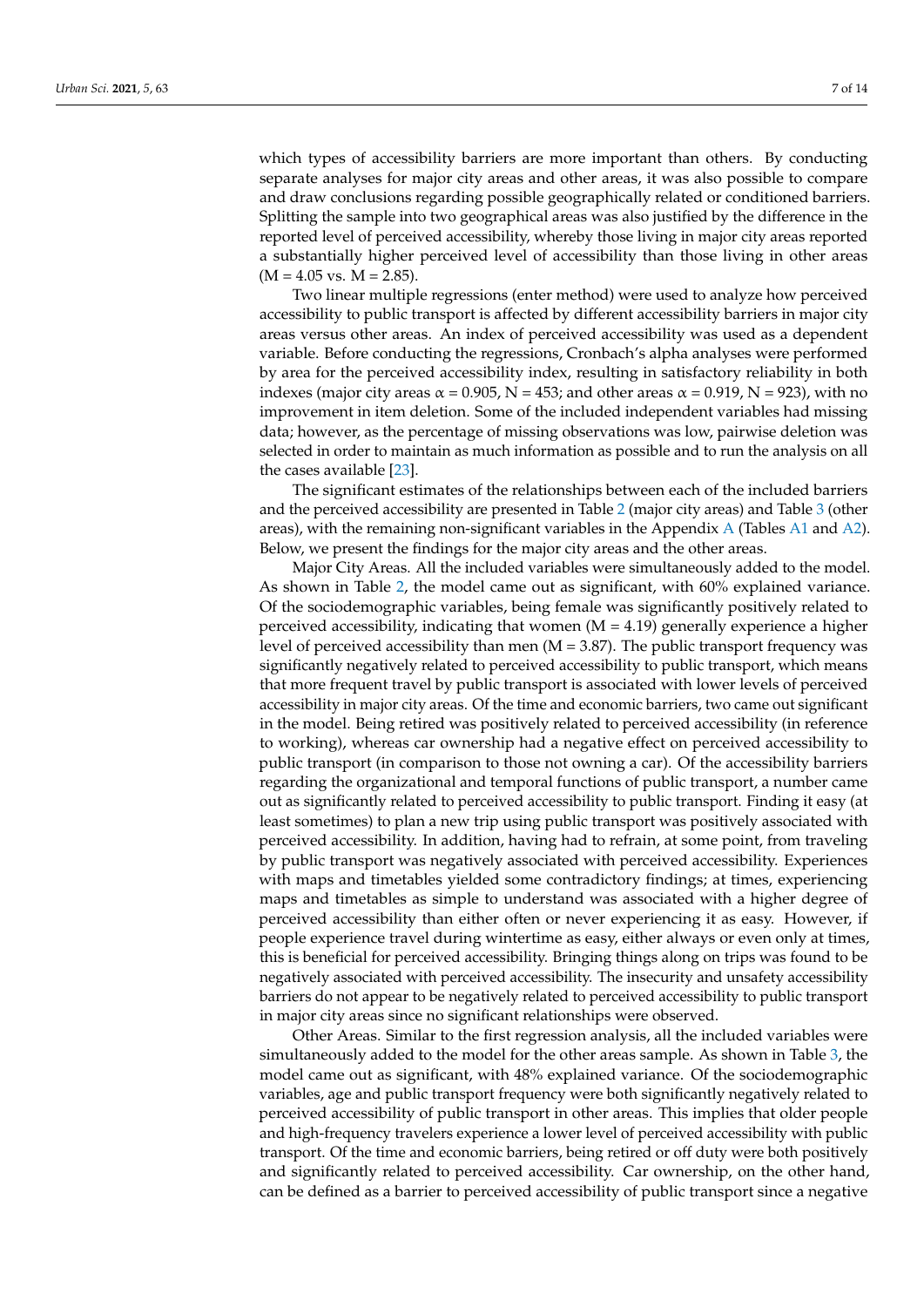relationship was found. Of the organizational and temporal functions of public transport, a number came out as significant in the model. Finding it easy (at least sometimes) to plan a new trip by public transport was positively associated with perceived accessibility. Having refrained from travel due to difficulties planning or carrying out a trip was negatively related to perceived accessibility. Finding it easy to travel during rush hours (always or sometimes) was beneficial for perceived accessibility, in contrast to not finding it easy to travel during rush hours. Regarding insecurity and unsafety, no significant associations were observed.

<span id="page-7-0"></span>**Table 2.** Significant variables in the regression analysis of perceived accessibility of public transport in major cities (*N* = 453).

| <b>Significant Variables in Major Cities</b>   |                                                                      |          |          |               |                              |          |  |
|------------------------------------------------|----------------------------------------------------------------------|----------|----------|---------------|------------------------------|----------|--|
|                                                | b                                                                    | β        |          | $\mathcal{D}$ | 95% Confidence Interval of b |          |  |
| Sociodemographic                               |                                                                      |          |          |               |                              |          |  |
| PT frequency                                   | $-0.408$                                                             | $-0.292$ | $-7.100$ | < 0.001       | $-0.520$                     | $-0.295$ |  |
| Gender (female)                                | 0.262                                                                | 0.071    | 1.996    | 0.047         | 0.004                        | 0.521    |  |
| Time and Economic barriers                     |                                                                      |          |          |               |                              |          |  |
| Employment status                              |                                                                      |          |          |               |                              |          |  |
| Retired                                        | 0.634                                                                | 0.136    | 2.504    | 0.013         | 0.136                        | 1.131    |  |
| Car ownership (yes)                            | $-0.432$                                                             | $-0.108$ | $-2.416$ | 0.016         | $-0.783$                     | $-0.080$ |  |
| Insecurity and unsafety barriers               |                                                                      |          |          | ns.           |                              |          |  |
| Organizational and temporal barriers           |                                                                      |          |          |               |                              |          |  |
| Easy spontaneous trips or changing plans (yes) | 1.336                                                                | 0.334    | 5.982    | < 0.001       | 0.897                        | 1.775    |  |
| Easy spontaneous trips or changing plans (ST)  | 0.513                                                                | 0.140    | 2.799    | 0.005         | 0.152                        | 0.873    |  |
| Avoided travel (yes)                           | $-0.833$                                                             | $-0.224$ | $-5.739$ | < 0.001       | $-1.118$                     | $-0.547$ |  |
| Easy maps/timetables (ST)                      | 0.666                                                                | 0.166    | 2.256    | 0.025         | 0.086                        | 1.247    |  |
| Easy during wintertime (yes)                   | 0.621                                                                | 0.158    | 2.336    | 0.020         | 0.098                        | 1.144    |  |
| Easy during wintertime (ST)                    | 0.476                                                                | 0.128    | 2.013    | 0.045         | 0.011                        | 0.941    |  |
| Difficult to bring things along (yes)          | $-0.594$                                                             | $-0.114$ | $-2.592$ | 0.010         | $-1.044$                     | $-0.143$ |  |
|                                                | Model: $R = 0.78$ ; $R^2 = 0.60$ , $F(37,358) = 14.68$ , $p < 0.001$ |          |          |               |                              |          |  |

Notes: Dependent variable = perceived accessibility, ST = sometimes, *ns*. = none of the variables related to insecurity and unsafety barriers were significant. Statistics for the non-significant variables can be found in Appendix [A](#page-10-0) Table [A1.](#page-11-0)

<span id="page-7-1"></span>**Table 3.** Significant variables in the regression analysis of perceived accessibility of public transport in other areas (*N* = 923).

| <b>Significant Variables in Other Areas</b>                                                            |                                                                           |                            |                            |                             |                              |                            |  |
|--------------------------------------------------------------------------------------------------------|---------------------------------------------------------------------------|----------------------------|----------------------------|-----------------------------|------------------------------|----------------------------|--|
|                                                                                                        | b                                                                         | β                          | t                          | $\boldsymbol{v}$            | 95% Confidence Interval of b |                            |  |
| Sociodemographic                                                                                       |                                                                           |                            |                            |                             |                              |                            |  |
| PT frequency                                                                                           | $-0.352$                                                                  | $-0.235$                   | $-6.874$                   | < 0.001                     | $-0.452$                     | $-0.251$                   |  |
| Age                                                                                                    | $-0.011$                                                                  | $-0.106$                   | $-2.294$                   | 0.022                       | $-0.020$                     | $-0.002$                   |  |
| Time and Economic barriers                                                                             |                                                                           |                            |                            |                             |                              |                            |  |
| Car ownership (yes)                                                                                    | $-0.746$                                                                  | $-0.133$                   | $-3.801$                   | < 0.001                     | $-1.131$                     | $-0.361$                   |  |
| Employment status                                                                                      |                                                                           |                            |                            |                             |                              |                            |  |
| Retired                                                                                                | 0.416                                                                     | 0.095                      | 2.313                      | 0.021                       | 0.063                        | 0.769                      |  |
| Off duty                                                                                               | 1.036                                                                     | 0.061                      | 2.141                      | 0.033                       | 0.086                        | 1.986                      |  |
| Insecurity and unsafety barriers                                                                       |                                                                           |                            |                            | ns.                         |                              |                            |  |
| Organizational and temporal barriers                                                                   |                                                                           |                            |                            |                             |                              |                            |  |
| Easy spontaneous trips or changes of plan (yes)                                                        | 1.379                                                                     | 0.263                      | 7.553                      | < 0.001                     | 1.021                        | 1.738                      |  |
| Easy spontaneous trips or changes of plan (ST)<br>Avoided travel (yes)<br>Easy during rush hours (yes) | 0.674<br>$-0.561$<br>0.525                                                | 0.188<br>$-0.157$<br>0.115 | 5.644<br>$-4.855$<br>2.823 | < 0.001<br>< 0.001<br>0.005 | 0.440<br>$-0.788$<br>0.160   | 0.909<br>$-0.334$<br>0.890 |  |
| Easy during rush hours (ST)                                                                            | 0.287                                                                     | 0.082                      | 2.201                      | 0.028                       | 0.031                        | 0.542                      |  |
|                                                                                                        | Model: R = 0.69; R <sup>2</sup> = 0.48, $F(37,663) = 16.38$ , $p < 0.001$ |                            |                            |                             |                              |                            |  |

Notes: Dependent variable = perceived accessibility, ST = sometimes, *ns*. = none of the variables related to insecurity and unsafety barriers were significant. Statistics for the non-significant variables can be found in the Appendix [A](#page-10-0) Table [A2.](#page-12-14)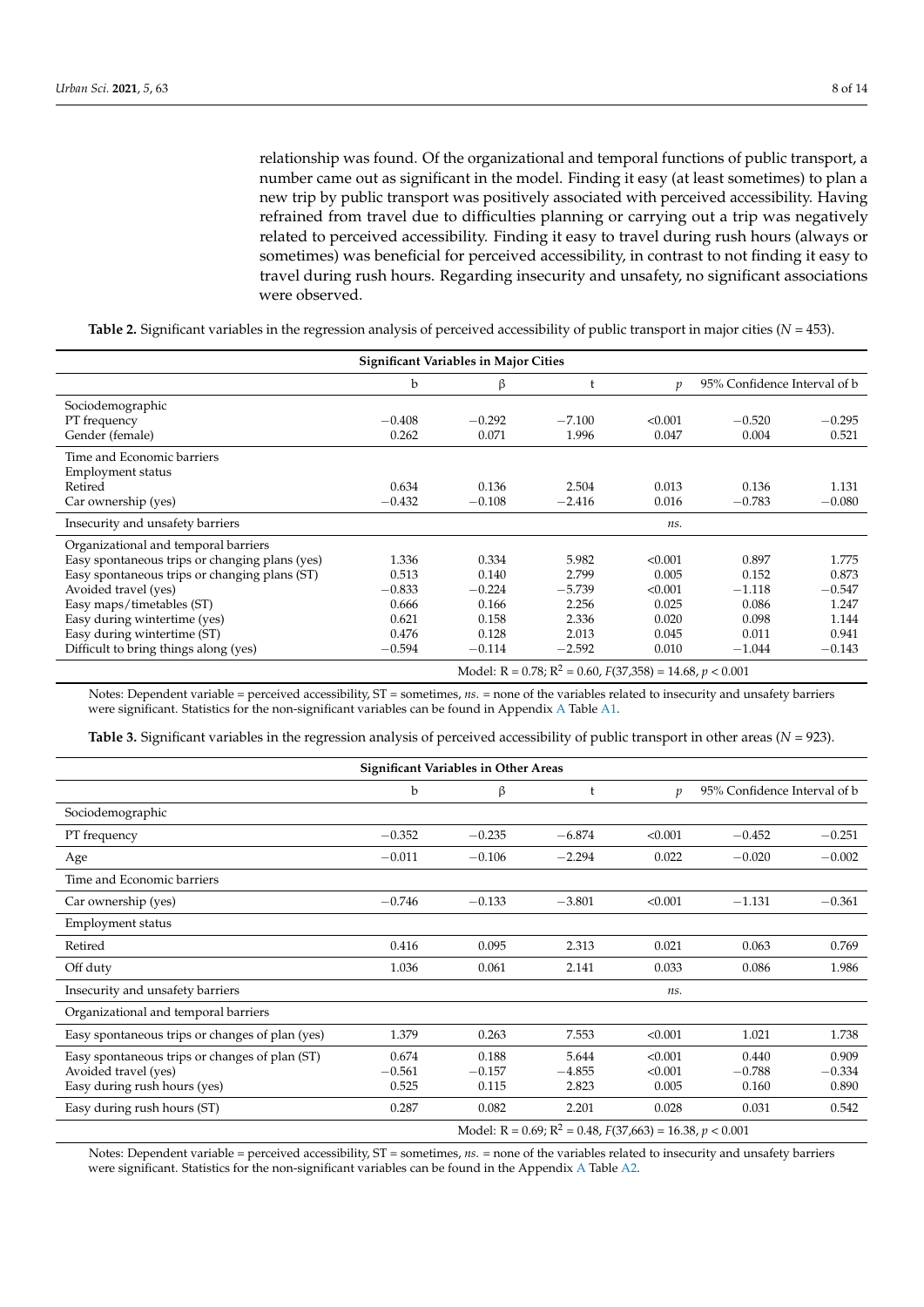# <span id="page-8-0"></span>**5. Discussion**

This study set out to explore the association between accessibility barriers and perceived accessibility of public transport (bus, subway, tram, and train) in Sweden. Specifically, we addressed time and economic resources, organizational and temporal functions, insecurity and unsafety, geographical accessibility barriers, and how these relate to perceived accessibility. The study was based on two geographical contexts—major city areas and other areas. Overall, our analyses showed that there are relationships between some accessibility barriers and perceived accessibility. This was demonstrated in both major city areas and in other areas, with some overlapping findings and some exclusive findings in each area. One main finding was that frequent travel by public transport, owning a car (household level), and the experience of refraining from taking trips were all negatively related to perceived accessibility to public transport in both areas. Being retired (as opposed to being employed) and not experiencing temporal barriers, on the other hand, was positively associated with perceived accessibility, regardless of geographical area. Organizational and temporal functions, on the other hand, appeared to be more common barriers in the major city areas than in the other areas, which indicates the existence of some geographical barriers. The findings partially support previous findings reporting that travel experiences [\[6,](#page-12-3)[21\]](#page-13-4), public transport frequency [\[4\]](#page-12-1), and residential area [\[9\]](#page-12-6) are all related to perceived accessibility. In what follows, we discuss in more detail the direction of influence between significant accessibility barriers and perceived accessibility, the correspondence with previous research findings, and potential policy implications.

Regarding background factors, traveling less on public transport and the household not owning a car were both positively associated with perceived accessibility of public transport. One conclusion here is that increased mobility does not automatically mean that the level of perceived accessibility will increase. Interestingly, age and gender were related to perceived accessibility, both confirming and contradicting previous findings. For instance, Lättman et al. [\[4\]](#page-12-1) found an age effect on perceived accessibility with public transport (bus), whereas a study of the overall perceived accessibility (including public transport) found no effects of either gender or age on perceived accessibility [\[9\]](#page-12-6). In the present study, age was not related to perceived accessibility in major city areas (in line with the findings of Lättman et al., 2018 [\[9\]](#page-12-6), from one of Sweden's major Swedish city areas), but it was negatively related to perceived accessibility in other areas (in line with the findings of Lättman et al., 2016 [\[4\]](#page-12-1), from a minor city area). These findings indicate that the provision of public transport outside of the major city areas still does not sufficiently address the needs of older people.

Being a woman was positive as regards to the perceived accessibility of the major city areas, but no gender effects were observed in other areas, where the levels of perceived accessibility were lower for both men and women, compared to the major city areas. This implies that potential geographical barriers are present outside the major city areas, and perceived similarly across the genders. Given that larger, urbanized areas are generally prioritized in the implementation, development, and expansion of public transport systems, individuals living in these areas are more likely to have access to, knowledge of, and the advantage of choosing from more frequent and more reliable public transport modes. Hence, the context of a non-major city area is generally (still) negative as regards to perceived accessibility of public transportation, in line with previous conclusions by Delbosc and Currie [\[2\]](#page-12-13). Our findings are also in line with a recently published study by van de Coevering et al. [\[24\]](#page-13-7), showing that distance to the nearest railway station is strongly associated with attitudes toward public transport. The study shows that a great distance has a strong negative influence, whereas a short distance has a positive influence on perceptions of public transport. Given our own findings regarding geographical differences, we conclude that public transport services need to be developed and increased in non-major city areas in order to dampen the negative influence on perceived accessibility to public transportation.

Surprisingly, insecurity and unsafety barriers were not associated with perceived accessibility in our study, although previous research has indicated that safety is related to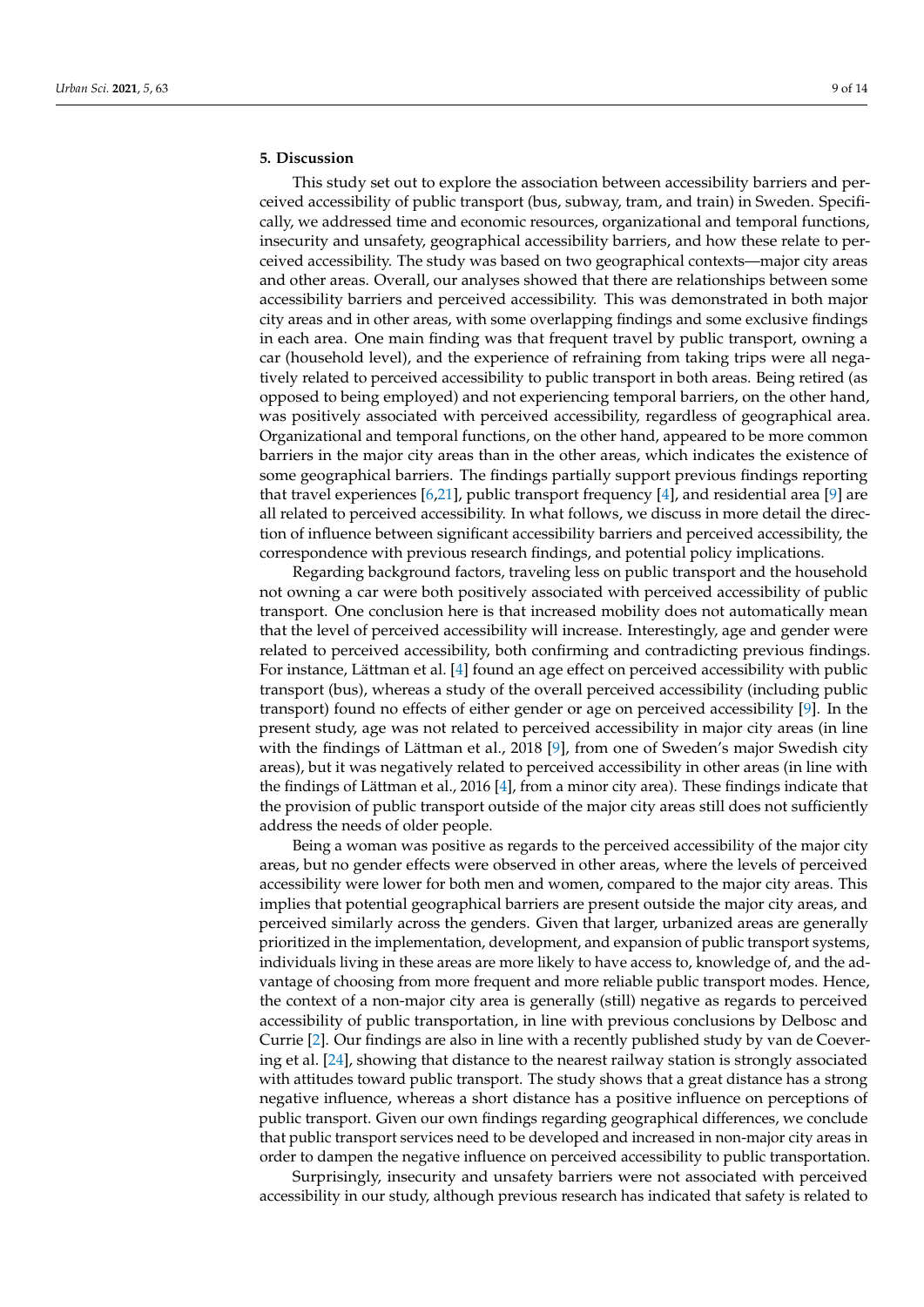perceived accessibility (e.g., [\[21\]](#page-13-4)). As we included only one item for measuring each barrier, it is possible that a different kind of operationalization would have led to different findings (e.g., measuring the level of insecurity). Another plausible explanation is that—given that 74% of the sample in major city areas and 86% of the sample in other areas had not experienced violence while traveling by public transport—these events are rare enough not to become associated with perceptions of accessibility even if experiencing violence is likely to be unpleasant. Moreover, other aspects related to insecurity and unsafety (other than actually experiencing violence) may be of greater relevance and should thus be included in future studies.

Being retired was associated with higher levels of perceived accessibility in both areas, whereas being off duty (e.g., on parental leave or similar) was only associated with higher levels of perceived accessibility in other areas, which may be due to retirement and being off duty representing situations which "require" less travel or less complicated travel due to commuting to work or making multi-purpose trips being likely to occur less frequently. In particular, these types of trips are likely to be more complicated outside of the major city areas, thus explaining the minor differences in findings between the areas. No significant relationships as regards to driver's license, family size, or education (university degree) were found in either of the areas, indicating that these variables are not relevant to perceived accessibility, at least when other variables are accounted for (e.g., car ownership, employment status, age, and gender). This slightly contradicts other studies which found that childcare and household duties were accessibility barriers [\[18](#page-13-1)[,19\]](#page-13-2), given that these duties automatically increase with family size.

Regarding the organizational and temporal barriers, it appears that difficulties planning new trips and refraining from travel due to travel difficulties are associated with lower levels of perceived accessibility regardless of geographical area. Interestingly, finding it difficult to travel during rush hours was only negatively associated with perceived accessibility in other areas, indicating, perhaps, that residents of major city areas have adapted to their specific circumstances while residents outside of the major city areas are less exposed to traffic congestion or crowded public transport services and thus have not adapted. Finding it difficult to travel during wintertime was, on the other hand, negatively associated with perceived accessibility in major city areas, but not in other areas. Using the same line of reasoning as above, it is likely that winter conditions are more prominent outside of the major cities, and thus not linked to perceptions of accessibility due to the residents having adapted to these conditions, whereas major city dwellers have not. Another possible explanation is that residents of major city areas are more frequent users of public transport and thus more likely to come across disruptive weather-related conditions while waiting for public transport than residents of other areas are. Bringing things along while traveling on public transport was negatively associated with perceived accessibility in major city areas, but not in other areas. Given that major cities are more densely populated, with more people using public transport at all hours of the day, this finding is less surprising, albeit important to recognize, because in order for public transport to constitute a realistic substitute for, or alternative to, private car travel, we need to identify and work with the barriers that individuals experience.

Everybody having access to desirable activities, regardless of how they travel, is a matter of equity and justice and crucial when planning a socially sustainable transport system. Those who plan and make decisions about public transport may not always have the requisite knowledge of this issue. In line with Pot et al. [\[10\]](#page-12-7), we argue that self-reported measures of perceived accessibility may be especially helpful as a tool constituting an alternative to conventional indicators of accessibility. In our study, the participants also self-reported the perceived strength of the objective accessibility barriers. This method of working could beneficially be developed and integrated into some form of open-source data platform. The concept of encouraging citizens to report accessibility barriers and provide information for others has been tested previously; see, for instance, [\[25](#page-13-8)[,26\]](#page-13-9), where focus has been on adding and rating physical barriers in order to gather information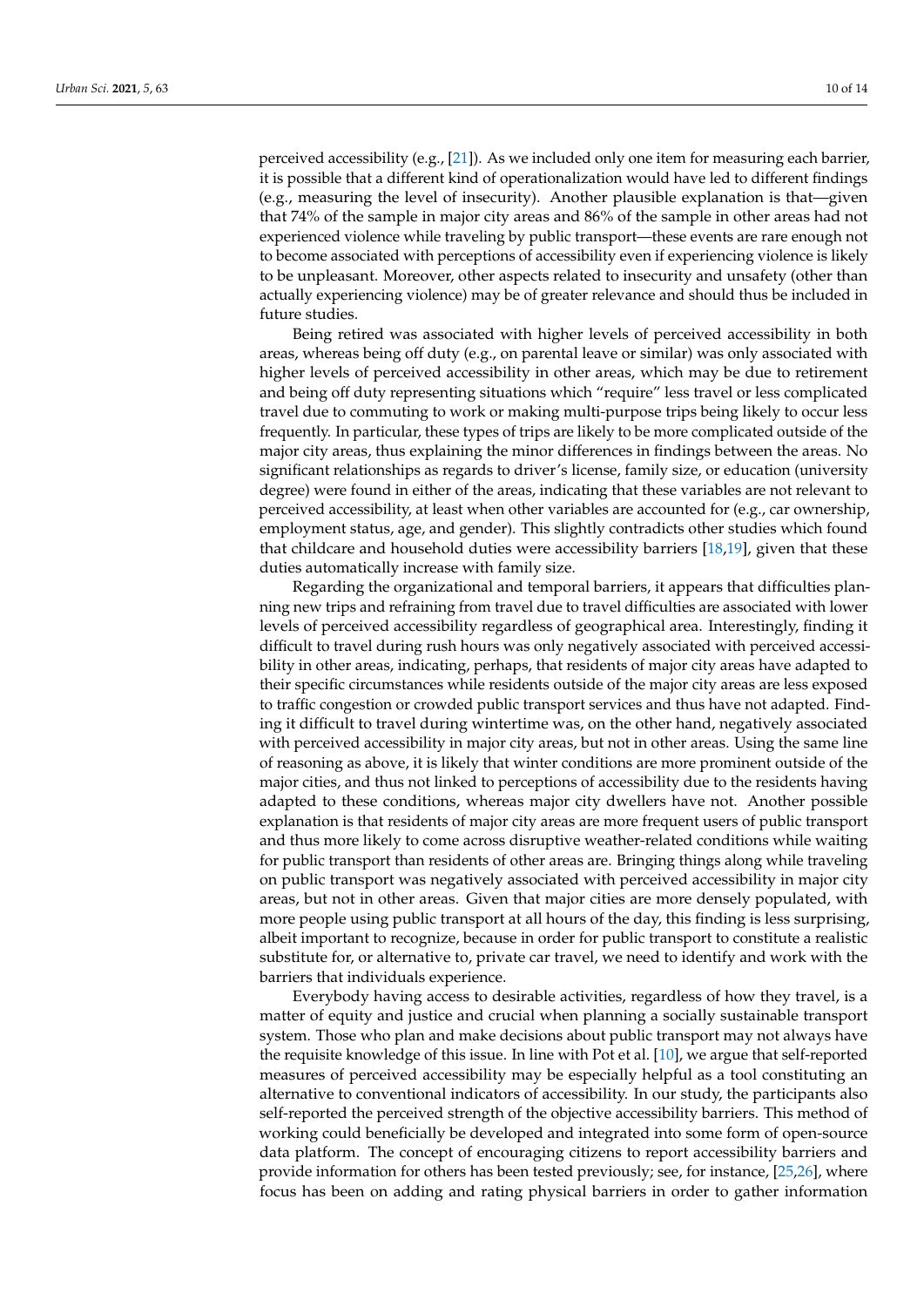about the accessibility of public places. Places with major accessibility weaknesses should give rise to initiatives for change. Adding perceptions, as suggested in this study, would produce additional information, as it is still unclear to which extent objective accessibility barriers affect perceptions of accessibility. Previous data projects generated by European citizens show how open-source platforms focusing on co-production can increase the level of engagement and responsibility of the citizens, who then become a constructive aid in solving urban problems such as accessibility to preferred activities [\[27\]](#page-13-10).

This study provides knowledge of the individual dimension of accessibility, e.g., how individuals perceive their own accessibility with public transport, as well as which attributes can act as barriers to this. In order to plan for sustainable societies, we need to focus on the individuals using these systems, since individual perceptions also determine individual travel behaviors. This study provides fresh insights that can be used in planning a socially sustainable public transport system.

#### **6. Conclusions**

We have shown that accessibility barriers relate to people's perceived accessibility to desirable activities. This association makes visible how transport is woven into people's everyday lives, albeit on partly different terms in different groups. If public transport is to become socially sustainable, more attention will have to be paid to developing equal and fair conditions in order for everyone to find this mode accessible. One policy implication here concerns developing transport services taking into account people's varying perceptions of their opportunities to live the lives they want to, regardless of how they travel. Transport planning processes often focus on improving mobility rather than on improving accessibility [\[28](#page-13-11)[,29\]](#page-13-12). This study shows that a high frequency of travel is not equal to a high level of perceived accessibility. Thus, adopting an accessibility oriented approach in urban development, including the individual perspective, could be one pathway toward achieving a socially sustainable transport system.

**Author Contributions:** All authors (L.E.O., M.F., and K.L.) contributed equally to the conceptualization, methodology, formal analysis, investigation, data curation, writing—original draft preparation, writing—review and editing; L.E.O. and M.F. were responsible for the project administration and funding acquisition. All authors have read and agreed to the published version of the manuscript.

**Funding:** This research was funded by the Swedish Energy Agency (SWEA), grant No. 46918-1.

**Institutional Review Board Statement:** The study was conducted according to the guidelines of the Declaration of Helsinki and approved by the Ethics Committee of Karlstad University (HS 2021/638).

**Informed Consent Statement:** Informed consent was obtained from all subjects involved in the study.

**Data Availability Statement:** The data are available from the authors upon request.

**Conflicts of Interest:** The authors declare no conflict of interest.

### <span id="page-10-0"></span>**Appendix A**

The Appendix consists of two complementary tables showing findings from the nonsignificant variables during the regression analyses: Table [A1,](#page-11-0) Non-significant variables during regression analysis of the perceived accessibility to public transport in major cities  $(N = 453)$ , and Table [A2,](#page-12-14) Non-significant variables during regression analysis of the perceived accessibility to public transport in other cities  $(N = 923)$ .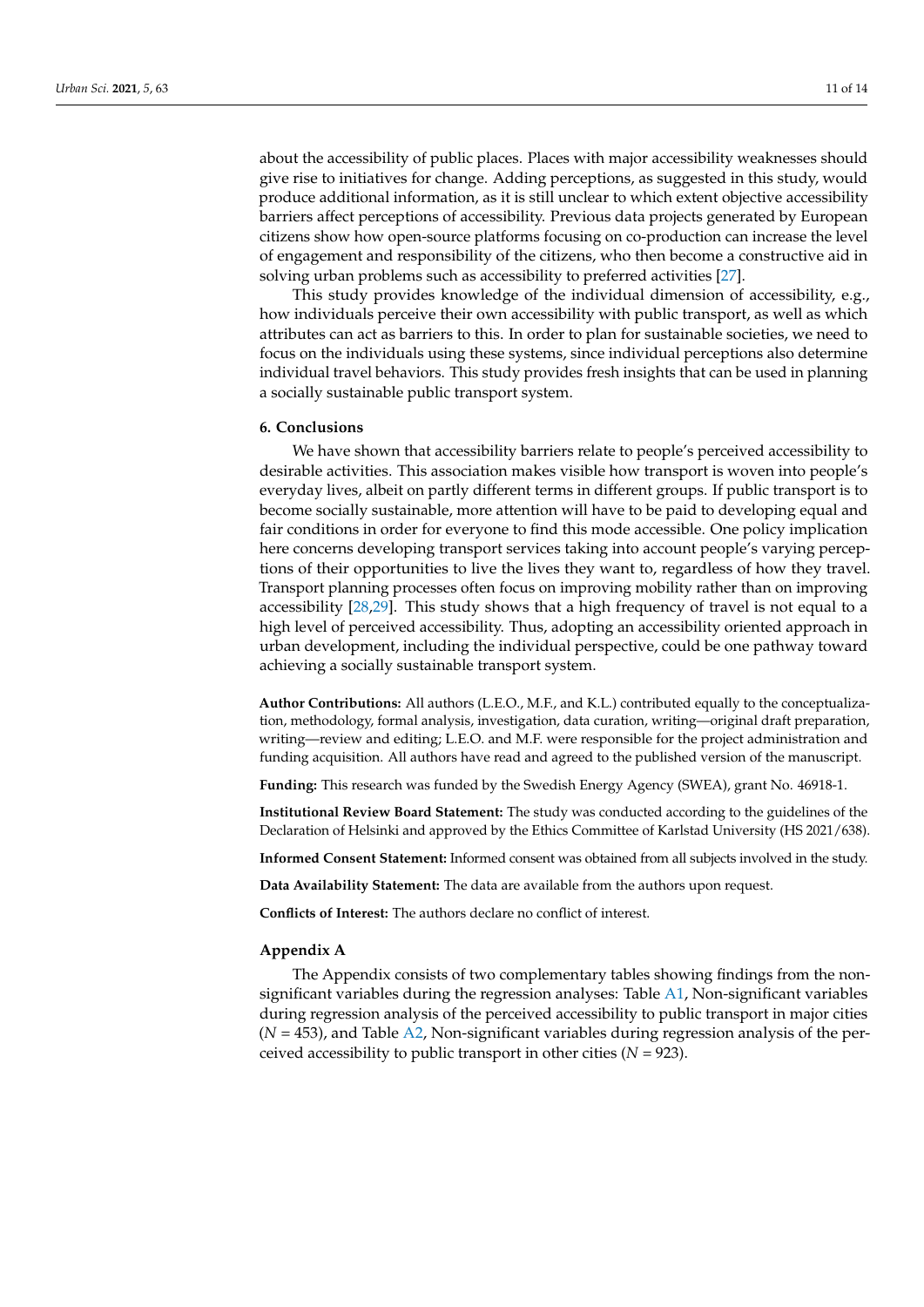<span id="page-11-0"></span>**Table A1.** Non-significant variables during regression analysis of perceived accessibility to public transport in major cities  $(N = 453)$ .

| Non-Significant Variables in Major Cities |          |          |          |               |                              |       |
|-------------------------------------------|----------|----------|----------|---------------|------------------------------|-------|
|                                           | b        | β        | t        | $\mathcal{V}$ | 95% Confidence Interval of b |       |
| Sociodemographic                          |          |          |          |               |                              |       |
| Age                                       | $-0.010$ | $-0.089$ | $-1.460$ | 0.145         | $-0.023$                     | 0.003 |
| Time and Economic barriers                |          |          |          |               |                              |       |
| Family size                               | $-0.136$ | $-0.063$ | $-1.553$ | 0.121         | $-0.308$                     | 0.036 |
| Driver's license                          | $-0.282$ | $-0.052$ | $-1.380$ | 0.169         | $-0.684$                     | 0.120 |
| University degree                         | $-0.093$ | $-0.025$ | $-.677$  | 0.499         | $-0.365$                     | 0.178 |
| Employment                                |          |          |          |               |                              |       |
| Student                                   | 0.200    | 0.034    | 0.822    | 0.412         | $-0.278$                     | 0.678 |
| On sick leave                             | 0.207    | 0.016    | 0.450    | 0.653         | $-0.679$                     | 1.111 |
| Unemployed                                | $-0.182$ | $-0.010$ | $-0.299$ | 0.765         | $-1.378$                     | 1.014 |
| Other                                     | $-0.165$ | $-0.010$ | $-0.300$ | 0.765         | $-1.246$                     | 0.917 |
| Off duty                                  | $-0.027$ | $-0.002$ | $-0.044$ | 0.965         | $-1.235$                     | 1.181 |
| Insecurity and unsafety barriers          |          |          |          |               |                              |       |
| Experienced violence (yes)                | $-0.100$ | $-0.024$ | $-0.663$ | 0.508         | $-0.398$                     | 0.198 |
| Easy during disruptions (yes)             | 0.166    | 0.027    | 0.686    | 0.493         | $-0.310$                     | 0.641 |
| Easy during disruptions (ST)              | 0.244    | 0.066    | 1.621    | 0.106         | $-0.052$                     | 0.540 |
| Organizational and temporal barriers      |          |          |          |               |                              |       |
| Difficult to bring things along (ST)      | $-0.266$ | $-0.072$ | $-1.781$ | 0.076         | $-0.560$                     | 0.028 |
| Easy to find the way (yes)                | $-0.202$ | $-0.055$ | $-0.620$ | 0.536         | $-0.842$                     | 0.438 |
| Easy to find the way (ST)                 | $-0.281$ | $-0.077$ | $-0.915$ | 0.361         | $-0.884$                     | 0.323 |
| Difficult to get to stops (yes)           | $-0.202$ | $-0.029$ | $-0.808$ | 0.420         | $-0.695$                     | 0.290 |
| Difficult to get to stops (ST)            | $-0.292$ | $-0.075$ | $-1.864$ | 0.063         | $-0.599$                     | 0.016 |
| Easy maps/timetables (yes)                | 0.495    | 0.130    | 1.728    | 0.085         | $-0.068$                     | 1.058 |
| Difficult reading signs or hearing        |          | 0.017    |          |               | $-0.385$                     |       |
| announcements (yes)                       | 0.113    |          | 0.445    | 0.657         |                              | 0.610 |
| Difficult reading signs or hearing        |          |          |          |               |                              |       |
| announcements (ST)                        | 0.089    | 0.024    | 0.636    | 0.525         | $-0.187$                     | 0.365 |
| Easy to get around (yes)                  | $-0.197$ | $-0.053$ | $-0.576$ | 0.565         | $-0.867$                     | 0.474 |
| Easy to get around (ST)                   | $-0.003$ | $-0.001$ | $-0.009$ | 0.993         | $-0.669$                     | 0.663 |
| Easy to plan new trips (yes)              | $-0.213$ | $-0.058$ | $-0.684$ | 0.495         | $-0.827$                     | 0.400 |
| Easy to plan new trips (ST)               | $-0.139$ | $-0.038$ | $-0.476$ | 0.634         | $-0.713$                     | 0.435 |
| Easy during rush hours (yes)              | 0.446    | 0.084    | 1.894    | 0.059         | $-0.017$                     | 0.909 |
| Easy during rush hours (ST)               | 0.245    | 0.066    | 1.497    | 0.135         | $-0.077$                     | 0.567 |

Note: Dependent variable = perceived accessibility.

**Table A2.** Non-significant variables during regression analysis of perceived accessibility to public transport in other cities  $(N = 923)$ .

| Non-Significant Variables in Other Areas |          |          |          |       |                              |       |  |
|------------------------------------------|----------|----------|----------|-------|------------------------------|-------|--|
|                                          | b        | β        | t        | p     | 95% Confidence Interval of b |       |  |
| Sociodemographic                         |          |          |          |       |                              |       |  |
| Gender (female)                          | 0.041    | 0.012    | 0.402    | 0.687 | $-0.161$                     | 0.244 |  |
| Time and Economic barriers               |          |          |          |       |                              |       |  |
| Family size                              | $-0.075$ | $-0.035$ | $-1.124$ | 0.261 | $-0.206$                     | 0.056 |  |
| University degree                        | $-0.015$ | $-0.004$ | $-0.139$ | 0.889 | $-0.225$                     | 0.195 |  |
| Driver's license                         | $-0.390$ | $-0.050$ | $-1.612$ | 0.107 | $-0.866$                     | 0.085 |  |
| Employment status                        |          |          |          |       |                              |       |  |
| Unemployed                               | 0.555    | 0.033    | 1.139    | 0.255 | $-0.402$                     | 1.512 |  |
| Student                                  | 0.049    | 0.008    | 0.225    | 0.822 | $-0.377$                     | 0.475 |  |
| On sick leave                            | 0.061    | 0.004    | 0.154    | 0.878 | $-0.720$                     | 0.842 |  |
| Other                                    | 0.060    | 0.005    | 0.173    | 0.863 | $-0.627$                     | 0.748 |  |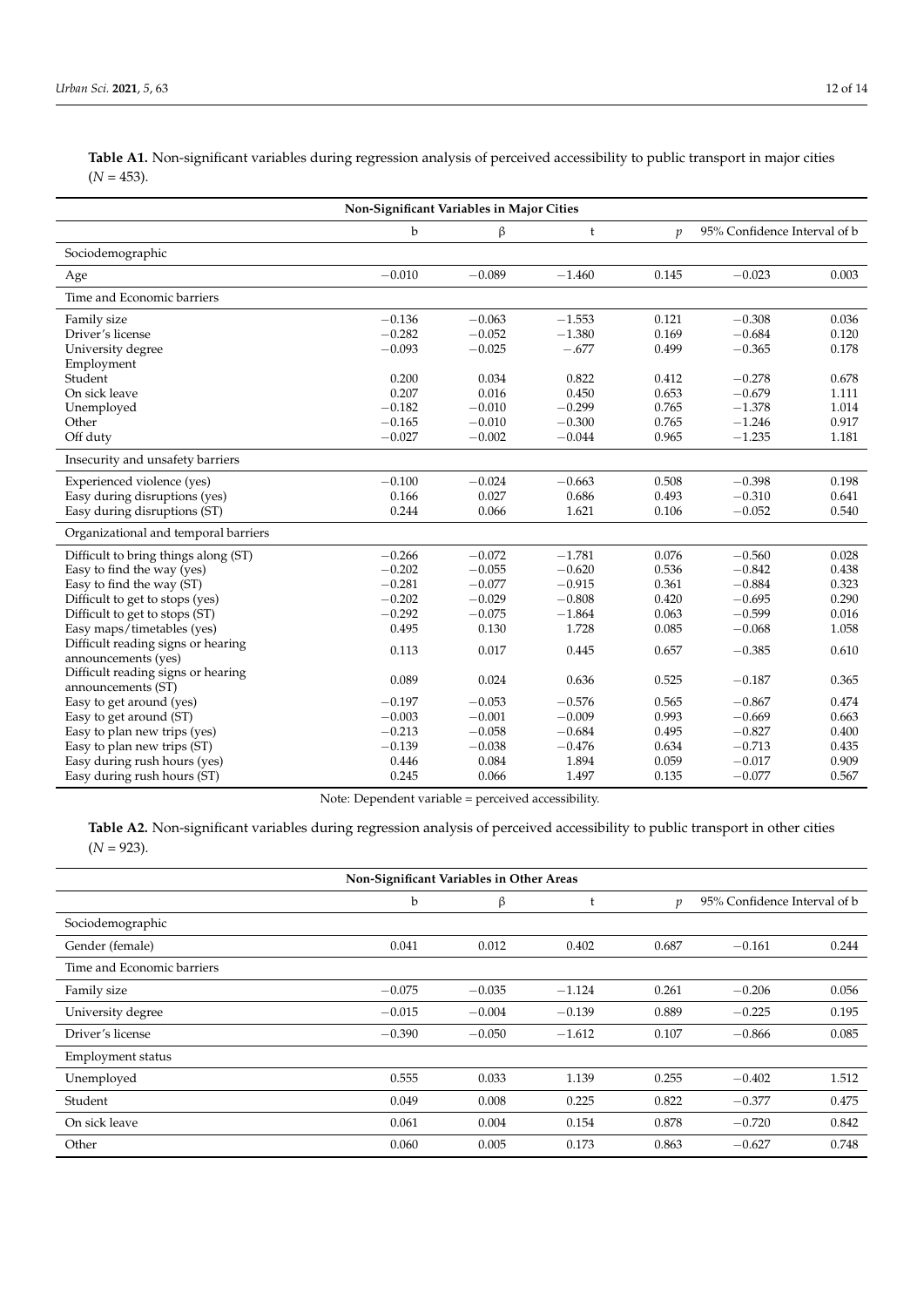<span id="page-12-14"></span>

| Non-Significant Variables in Other Areas                  |          |          |          |       |          |       |  |
|-----------------------------------------------------------|----------|----------|----------|-------|----------|-------|--|
| Insecurity and unsafety barriers                          |          |          |          |       |          |       |  |
| Experienced violence (yes)                                | $-0.229$ | $-0.046$ | $-1.532$ | 0.126 | $-0.523$ | 0.065 |  |
| Easy during disruptions (yes)                             | 0.409    | 0.067    | 1.877    | 0.061 | $-0.019$ | 0.837 |  |
| Easy during disruptions (ST)                              | 0.088    | 0.025    | 0.750    | 0.453 | $-0.142$ | 0.318 |  |
| Organizational and temporal barriers                      |          |          |          |       |          |       |  |
| Difficult to bring things along (yes)                     | $-0.202$ | $-0.041$ | $-1.143$ | 0.254 | $-0.550$ | 0.145 |  |
| Difficult to bring things along (ST)                      | 0.043    | 0.012    | 0.356    | 0.722 | $-0.193$ | 0.278 |  |
| Easy to find the way (yes)                                | $-0.184$ | $-0.051$ | $-0.937$ | 0.349 | $-0.568$ | 0.201 |  |
| Easy to find the way (ST)                                 | $-0.178$ | $-0.051$ | $-0.965$ | 0.335 | $-0.540$ | 0.184 |  |
| Difficult to get to stops (yes)                           | $-0.340$ | $-0.061$ | $-1.865$ | 0.063 | $-0.698$ | 0.018 |  |
| Difficult to get to stops (ST)                            | $-0.098$ | $-0.027$ | $-0.822$ | 0.412 | $-0.332$ | 0.136 |  |
| Easy maps/timetables (yes)                                | $-0.157$ | $-0.045$ | $-0.811$ | 0.418 | $-0.537$ | 0.223 |  |
| Easy maps/timetables (ST)                                 | $-0.161$ | $-0.046$ | $-0.868$ | 0.386 | $-0.524$ | 0.203 |  |
| Difficult reading signs or hearing<br>announcements (yes) | $-0.045$ | $-0.008$ | $-0.257$ | 0.797 | $-0.386$ | 0.297 |  |
| Difficult reading signs or hearing<br>announcements (ST)  | 0.023    | 0.007    | 0.205    | 0.838 | $-0.197$ | 0.243 |  |
| Easy to get around (yes)                                  | 0.095    | 0.027    | 0.454    | 0.650 | $-0.316$ | 0.506 |  |
| Easy to get around (ST)                                   | 0.223    | 0.061    | 1.073    | 0.283 | $-0.185$ | 0.632 |  |
| Easy to plan new trips (yes)                              | 0.007    | 0.002    | 0.038    | 0.970 | $-0.367$ | 0.381 |  |
| Easy to plan new trips (ST)                               | 0.213    | 0.061    | 1.360    | 0.174 | $-0.095$ | 0.521 |  |
| Easy during wintertime (yes)                              | 0.192    | 0.048    | 1.020    | 0.308 | $-0.178$ | 0.563 |  |
| Easy during wintertime (ST)                               | $-0.017$ | $-0.005$ | $-0.111$ | 0.912 | $-0.326$ | 0.291 |  |

**Table A2.** *Cont.*

Note: Dependent variable = perceived accessibility.

## **References**

- <span id="page-12-0"></span>1. Currie, G.; Stanley, J. Investigating links between social capital and public transport. *Transp. Rev.* **2008**, *28*, 529–547. [\[CrossRef\]](http://doi.org/10.1080/01441640701817197)
- <span id="page-12-13"></span>2. Delbosc, A.; Currie, G. Exploring the relative influences of transport disadvantage and social exclusion on well-being. *Transp. Policy* **2011**, *18*, 555–562. [\[CrossRef\]](http://doi.org/10.1016/j.tranpol.2011.01.011)
- 3. Hui, V.; Habib, K.N. An investigation of transport-related social exclusion of the at-risk community in Toronto, Canada. In Proceedings of the Transportation Research Board 93rd Annual Meeting, Washington, DC, USA, 12–16 January 2014.
- <span id="page-12-1"></span>4. Lättman, K.; Friman, M.; Olsson, L.E. Perceived accessibility of public transport as a potential indicator of social inclusion. *Soc. Incl.* **2016**, *4*, 36–45. [\[CrossRef\]](http://doi.org/10.17645/si.v4i3.481)
- <span id="page-12-2"></span>5. Litman, T. *Evaluating Accessibility for Transport Planning*; Victoria Transport Policy Institute: Victoria, BC, Canada, 2017.
- <span id="page-12-3"></span>6. Tiznado-Aitken, I.; Lucas, K.; Muñoz, J.C.; Hurtubia, R. Understanding accessibility through public transport users' experiences: A mixed methods approach. *J. Transp. Geogr.* **2020**, *88*, 102857. [\[CrossRef\]](http://doi.org/10.1016/j.jtrangeo.2020.102857)
- <span id="page-12-4"></span>7. Saif, M.A.; Zefreh, M.M.; Torok, A. Public transport accessibility: A literature review. *Period. Polytech. Transp. Eng.* **2019**, *47*, 36–43. [\[CrossRef\]](http://doi.org/10.3311/PPtr.12072)
- <span id="page-12-5"></span>8. Geurs, K.T.; van Eck, J.R. *Accessibility Measures: Review and Applications. Evaluation of Accessibility Impacts of Land-Use Transportation Scenarios, and Related Social and Economic Impact*; Utrecht University, Urban Research Center: Utrecht, The Netherlands, 2001.
- <span id="page-12-6"></span>9. Lättman, K.; Olsson, L.E.; Friman, M. A new approach to accessibility—Examining perceived accessibility in contrast to objectively measured accessibility in daily travel. *Res. Transp. Econ.* **2018**, *69*, 501–511. [\[CrossRef\]](http://doi.org/10.1016/j.retrec.2018.06.002)
- <span id="page-12-7"></span>10. Pot, F.J.; van Wee, B.; Tillema, T. Perceived accessibility: What it is and why it differs from calculated accessibility measures based on spatial data. *J. Transp. Geogr.* **2021**, *94*, 103090. [\[CrossRef\]](http://doi.org/10.1016/j.jtrangeo.2021.103090)
- <span id="page-12-8"></span>11. Morris, J.M.; Dumble, P.L.; Wigan, M.R. Accessibility indicators for transport planning. *Transp. Res. Part A* **1979**, *13*, 91–109. [\[CrossRef\]](http://doi.org/10.1016/0191-2607(79)90012-8)
- <span id="page-12-9"></span>12. Curl, A.; Nelson, J.D.; Anable, J. Does accessibility planning address what matters? A review of current practice and practi-tioner perspectives. *Transp. Bus. Manag.* **2011**, *2*, 3–11.
- <span id="page-12-10"></span>13. Van Wee, B. Accessible accessibility research challenges. *J. Transp. Geogr.* **2016**, *51*, 9–16. [\[CrossRef\]](http://doi.org/10.1016/j.jtrangeo.2015.10.018)
- <span id="page-12-11"></span>14. Church, A.; Frost, M.; Sullivan, K. Transport and social exclusion in London. *Transp. Policy* **2000**, *7*, 195–205. [\[CrossRef\]](http://doi.org/10.1016/S0967-070X(00)00024-X)
- 15. Lucas, K. Transport and social exclusion: Where are we now? *Transp. Policy* **2012**, *20*, 105–113. [\[CrossRef\]](http://doi.org/10.1016/j.tranpol.2012.01.013)
- <span id="page-12-12"></span>16. Urry, J. *Mobilities*; Polity: Cambridge, UK, 2007.